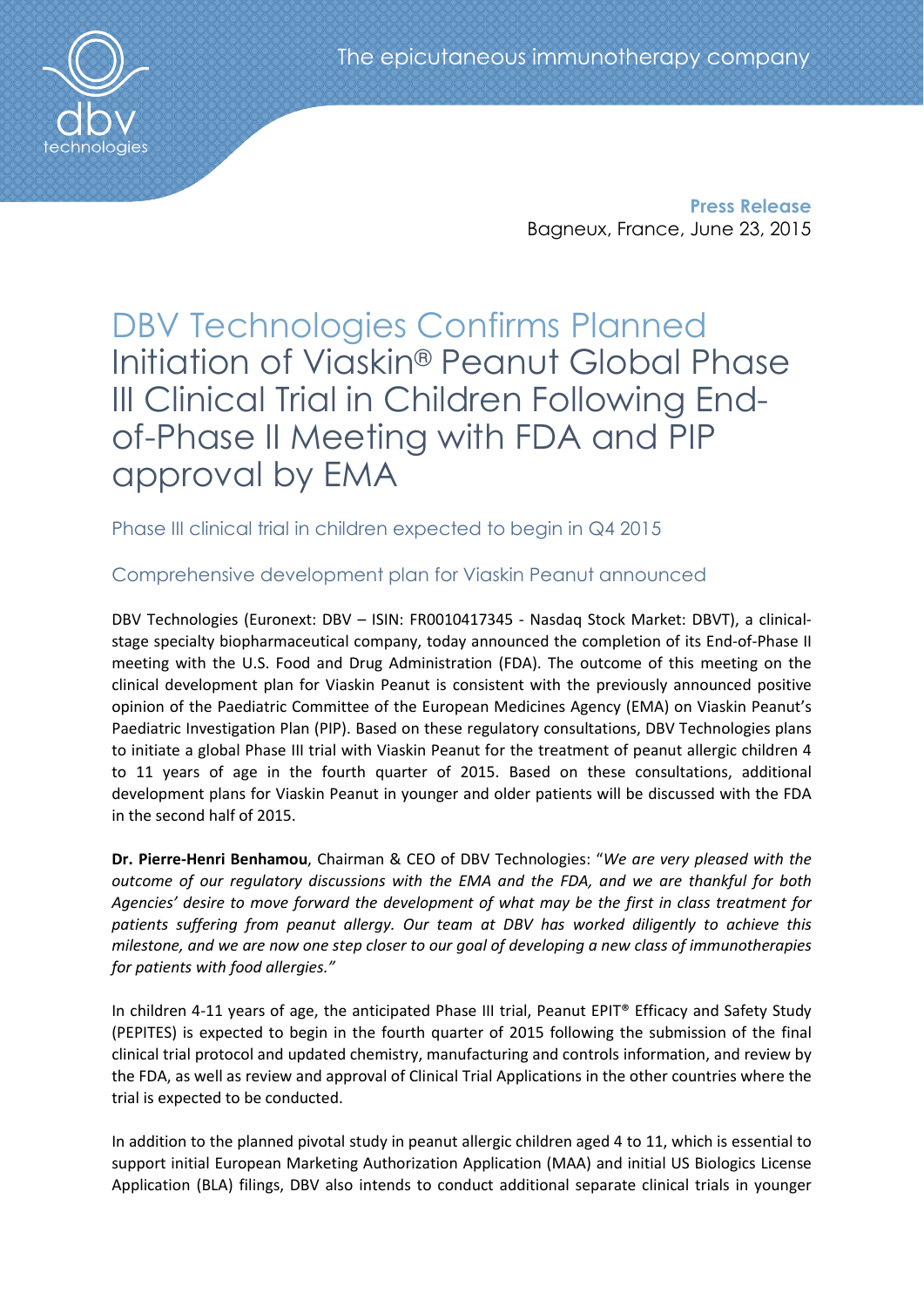and older patients. DBV expects that further regulatory consultation will help to optimize the clinical development plan for assessing safety and efficacy of Viaskin Peanut in these patient populations.

## PEPITES expected to start in the fourth quarter of 2015

PEPITES is planned as a randomized, double-blind, placebo-controlled pivotal Phase III trial designed to assess the efficacy and safety of Viaskin Peanut 250 μg in approximately 260 pediatric patients from 35 sites in North America (United States and Canada), Australia and Europe (Ireland and Germany). Patients will be randomized 2:1 to receive either Viaskin Peanut 250 μg or placebo for 12 months. This planned Phase III trial is designed to confirm with appropriate statistical considerations in children aged 4 to 11, Viaskin Peanut's treatment effect that was shown during the Phase IIb VIPES trial, while providing sufficient safety data to support initial registration fillings in this patient population.

During the trial, patients will be assessed using a double-blind, placebo controlled food challenge (DBPCFC). The primary endpoint for PEPITES is expected to be based on a more stringent treatment responder definition as compared to the criteria used in VIPES. The refined endpoint could potentially increase the clinical relevance by better defining the magnitude of the treatment effect. The FDA and EMA agreed to a combined primary endpoint based on a responder analysis after 12 months of treatment with Viaskin Peanut 250 µg. For patients with a baseline peanut protein eliciting dose (ED) equal to or less than 10 mg, a responder will be defined as a patient with a peanut protein ED equal to or greater than 300 mg of peanut protein after 12 months of treatment. For subjects with a baseline ED greater than 10 mg, a responder will be defined as a patient with a peanut protein eliciting dose equal to or greater than 1,000 mg of peanut protein after 12 months of treatment.

As a secondary efficacy endpoint, Cumulative Reactive Dose (CRD) will also be used in PEPITES to establish the total quantity of peanut protein that triggers patient reactions at month 12 versus placebo. Serological markers will also be measured at baseline, 3, 6, and 12 months in order to characterize the immunological changes in patients.

A post-hoc analysis of DBV's VIPES data in children 6 to 11 years old using the responder definition proposed in PEPITES showed that statistical significance was achieved with respect to the refined primary endpoint, with 46.5% of patients responding to Viaskin 250 µg compared to a 6.5% response rate in the placebo group (p=0.0007).

## Additional Viaskin Peanut Clinical Updates

In the fourth quarter of 2015, DBV expects to report the first year of follow-up data from the OLFUS-VIPES clinical trial, which is an extension trial for subjects having completed the VIPES trial, during which all patients are under active Viaskin Peanut treatment. The OLFUS-VIPES clinical trial includes 171 patients at 21 sites in North America and Europe, representing 83% of the patients who completed 12 months of therapy in the VIPES trial.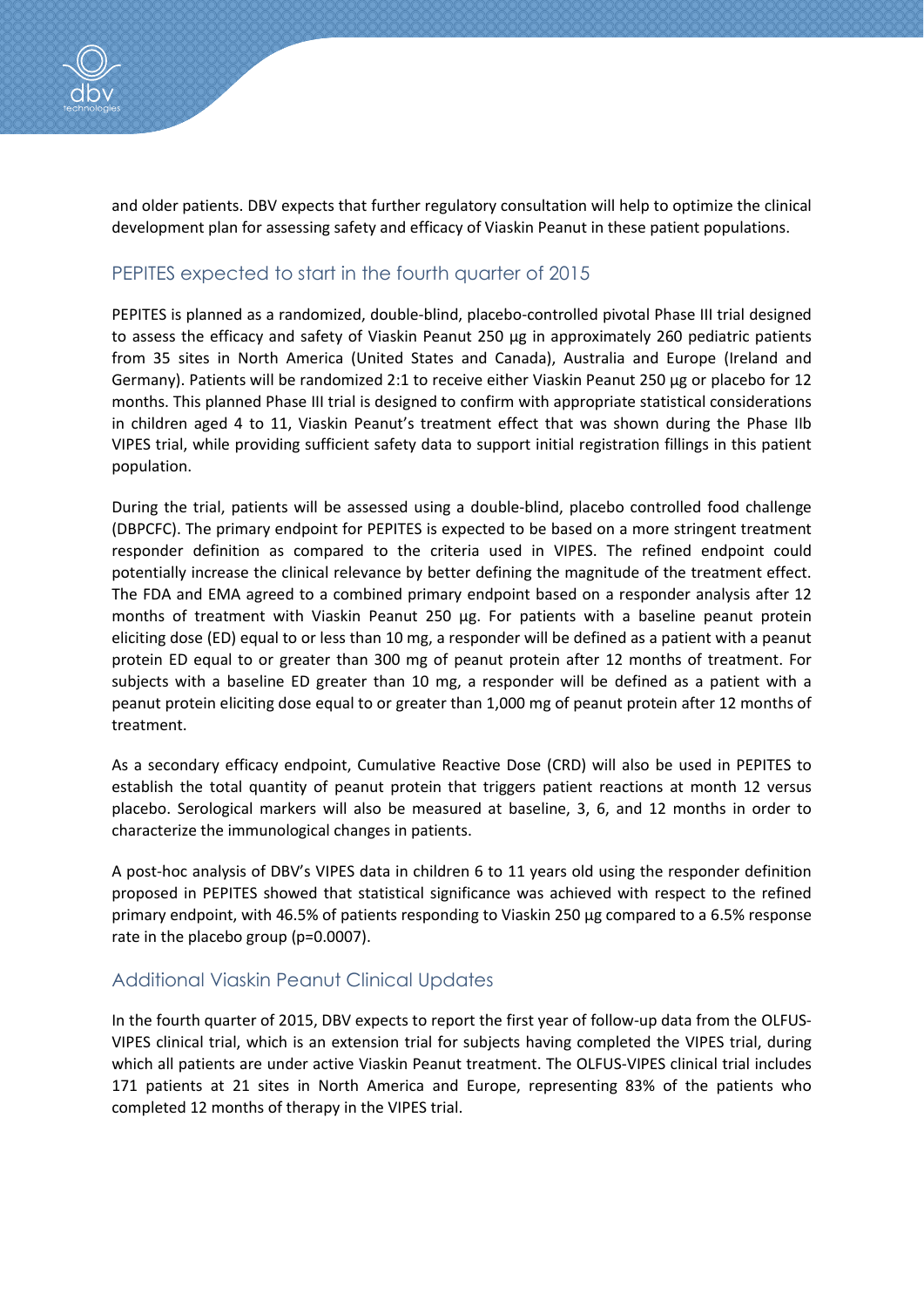Clinical data from a National Institutes of Health sponsored study, CoFAR6, using Viaskin Peanut, is also expected to be reported in late 2015 or early 2016. This study may be important in describing the mechanism of action of epicutaneous immunotherapy (EPIT®) in humans.

### About the VIPES Phase II Trial

In VIPES, a double-blind, placebo-controlled, multicenter Phase IIb clinical trial, 221 patients highly allergic to peanut were randomized to either a 50  $\mu$ g, 100  $\mu$ g or 250  $\mu$ g peanut protein dose of Viaskin Peanut versus placebo. The trial was prospectively organized across the three dose levels with two patient strata composed of three different patient age groups; children (113 patients, ages 6-11) for the first stratum and adolescents (73 patients, ages 12-17) and adults (35 patients, ages 18- 55) for the other stratum. Trial responders were defined as patients who, after 12 months of treatment with Viaskin Peanut and using a DBPCFC, reacted at a dose of peanut protein equal to or greater than 1,000 mg, or at least at a 10-fold higher eliciting dose of peanut protein compared to baseline. With Viaskin Peanut at the 250 µg dose, 53.6% of children responded to treatment compared to a 19.4% response in placebo (p=0.008). The compliance rate was more than 95% across all cohorts, dropout for related adverse events less than 1%, and there were no serious adverse events and no epinephrine injection related to treatment.

#### About DBV Technologies

DBV Technologies is developing Viaskin®, an innovative new approach to the treatment of allergies – a major public health issue that has been increasing in prevalence. DBV Technologies, incorporated in France in 2002, has developed a proprietary, patented technology for administering an allergen to intact skin while avoiding transfer to the blood, and thus lowering the risk of a systemic, allergic reaction in the event of accidental exposure. DBV Technologies is focusing on food allergies, including milk and peanut, for which there are currently no effective treatments. DBV Technologies has designed two products candidates: Viaskin® Peanut and Viaskin® Milk. The clinical development program for Viaskin® Peanut has received Fast Track designation and Breakthrough Therapy designation from the U.S. Food and Drug Administration.

DBV Technologies shares are traded on segment B of Euronext Paris (Ticker: DBV, ISIN code: FR0010417345) and on the Nasdaq Stock Market in the form of American Depositary Shares (each representing one-half of one ordinary share) (Ticker: DBVT). For more information on DBV Technologies, please visit our website: www.dbv-technologies.com

#### Forward Looking Statements

This press release contains forward-looking statements, including statements about the potential safety and efficacy of Epicutenaous Immunotherapy (EPIT®) via Viaskin® Peanut and DBV's anticipated clinical development of Viaskin Peanut and other product candidates. These forward-looking statements are not promises or guarantees and involve substantial risks and uncertainties. The Company's product candidates have not been approved for sale in any jurisdiction. Among the factors that could cause actual results to differ materially from those described or projected herein are uncertainties associated generally with research and development, clinical trials and related regulatory reviews and approvals, the risk that historical preclinical results may not be predictive of future clinical trial results, and the risk that historical clinical trial results may not be predictive of future trial results. A further list and description of these risks, uncertainties and other risks can be found in the Company's regulatory filings with the French Autorité des Marchés Financiers, the Company's Securities and Exchange Commission filings and reports, including in the Company's Annual Report on Form 20-F for the year ended December 31, 2014 and future filings and reports by the Company. Existing and prospective investors are cautioned not to place undue reliance on these forward-looking statements, which speak only as of the date hereof. DBV Technologies undertakes no obligation to update or revise the information contained in this Press Release, whether as a result of new information, future events or circumstances or otherwise.